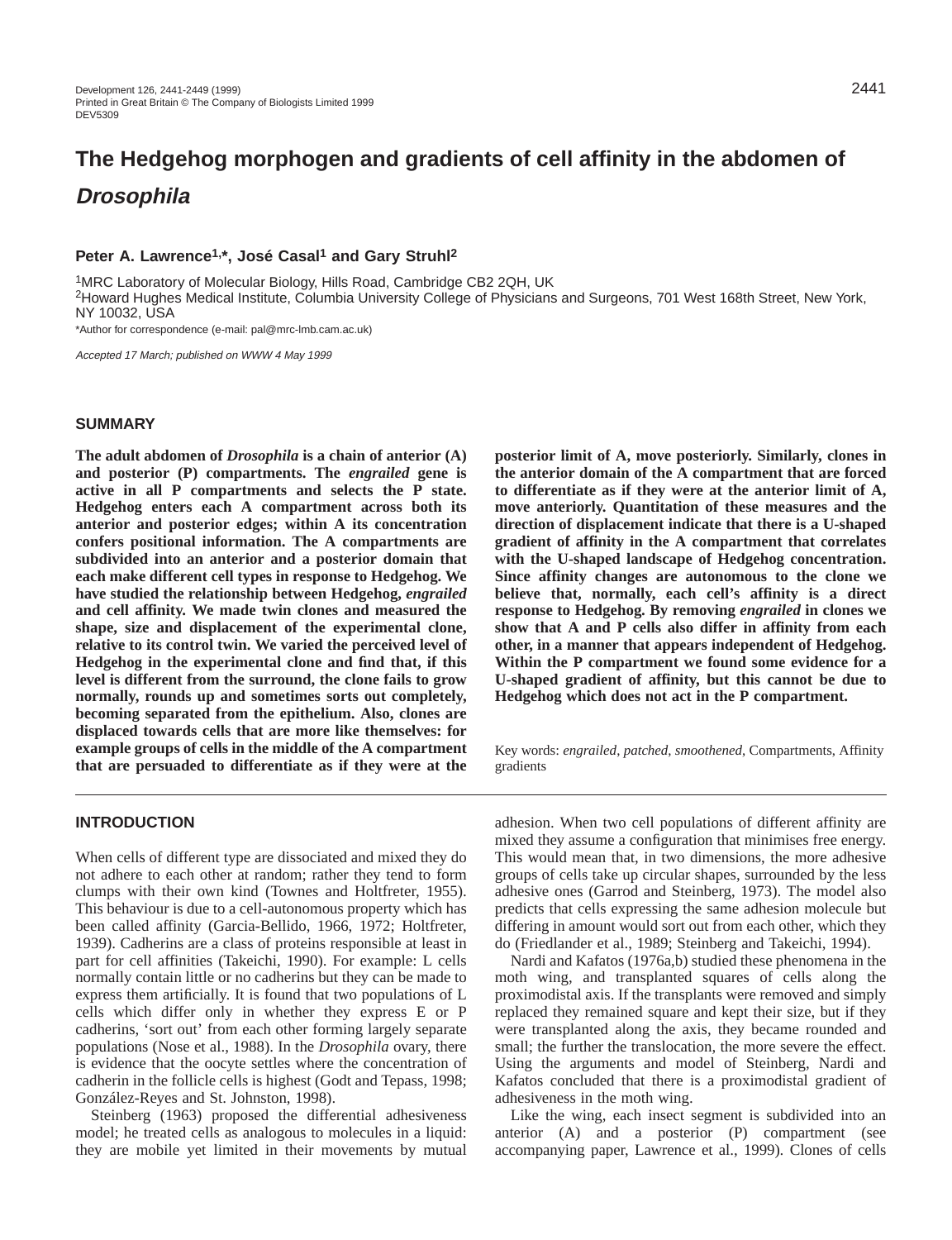#### 2442 P. A. Lawrence, J. Casal and G. Struhl

normally have a wiggly border, showing that dividing cells mingle within a compartment. But clones have a straight edge at the compartment boundary, suggesting that A and P cells have different affinities (Morata and Lawrence, 1975). But even within one compartment there is evidence for spatial variations in affinity: Locke (1959) made transplants of epidermal cells in the abdomen of an insect and concluded there is a gradient of cell affinity in the anteroposterior axis. Since then several criteria for assessing affinity have been proposed. Nübler-Jung (1974) argued that when grafts are made between areas of different affinity, they contract, giving a higher cell density in the graft. Wright and Lawrence (1981) proposed that affinity differences can determine the straightness of the boundary between populations of cells. They found that when two groups of cells deriving from the same level in the anteroposterior axis meet they form and maintain a wiggly interface between them. However, when cells from disparate positions in the anteroposterior axis are brought together they make a straight interface. Wright and Lawrence proposed that there is a gradual change of affinities across the segment with an abrupt change at the compartment boundary.

In *Drosophila* another criterion to study affinity has been used: this is the displacement of the progeny of one marked cell with respect to the clone made by the descendants of its sister, its 'twin' (Ripoll et al., 1988). Twin clones can be made in which one sister clone lacks *smoothened* (*smo*) a gene essential for a response to Hedgehog protein (Hh; Ingham, 1998) and the other is normal, apart from a marker. If these twins are generated in the posterior region of the anterior (A) compartment, the *smo*<sup>−</sup> clone frequently moves back and into territory normally occupied by posterior (P) compartment cells, leaving its twin in A territory. This 'sorting back' may imply that the cells of the *smo*<sup>−</sup> clone, which no longer see Hh, have more affinity with P than with the nearby A cells (Blair and Ralston, 1997; Rodríguez and Basler, 1997; discussed in Lawrence, 1997).

In this paper we use several of the above criteria to study cell affinities in the adult abdomen of *Drosophila*. We conclude:

1. That the cells of the P compartment, as a consequence of *engrailed* (*en*) expression therein, have affinities that are distinct from A cells.

2. In addition and independently of the above, we find that affinities are graded along the anteroposterior axes of both A and P compartments.

3. In the two domains of the A, and possibly also in two domains in the P, the gradients of affinities have opposing orientations.

4. The two gradients of affinity in the A compartment appear to be direct readouts of the level of  $Hh$  – the factor(s) determining pattern and affinity in the P compartments is unknown.

#### **MATERIALS AND METHODS**

#### **Mutations, insertions and transgenes**

The FlyBase (http://gin.ebi.ac.uk:7081/) entries of the mutations, insertions and transgenes referred in the text are as follows:

*ptc*−: *ptcIIw*, an amorphic allele of the *patched* gene. *en*−: *Df(2R)enE*, a deletion for both the *invected* and *engrailed* genes. *smo*−: *smo3*, an amorphic allele of the *smoothened* gene.

*Psmo+*: an insertion of *smo+t6.2* in the 2R carrying the whole *smo* gene which rescues the *smo*<sup>−</sup> phenotype.

*hs.FLP*: *FLP1hs.PS*, *S. cerevisiae* FLIP recombinase under the control of the *hsp70* promoter.

*en.FLP*: *FLP1en*, FLIP recombinase under the control of the en promoter (an approx. 8 kb fragment of the *en* gene ending about 30 bp before the ATG was inserted in place of the *hsp70* promoter in the *hs.FLP* transgene)

*FRT42*: *P{ry[+t7.2]=neoFRT}42D*. *CD2y+*: *CD2hs.PJ*.

#### **Mutant clones**

To induce marked clones using *hs.FLP* (see Lawrence et al., 1999) flies of the following genotypes were heat shocked for 30 minutes to 1 hour at 31 or 33°C at different stages of development as stated in the text:

- *hs.FLP/+; smo*<sup>−</sup> *b FRT42 cn sha/FRT42 pwn ptc*−*.*
- *hs.FLP/+; smo*<sup>−</sup> *b FRT42 cn sha/FRT42 pwn en*−*.*
- *hs.FLP/+; smo*<sup>−</sup> *b FRT42 cn sha/FRT42 pwn ptc*<sup>−</sup> *en*−*.*
- *hs.FLP/+; smo*<sup>−</sup> *b FRT42 cn sha/FRT42 pwn.*
- *hs.FLP/+; smo*<sup>−</sup> *b FRT42 cn sha/smo*<sup>−</sup> *FRT42 pwn Psmo+ en*−*.*

To induce marked clones only in the P compartment, flies of the following genotypes were used:

- *y w/+; en.FLP FRT42 cn sha/FRT42 pwn.*
- *y w; en.FLP FRT42 cn sha/FRT42 pwn en*<sup>−</sup> *CD2y+.*
- *y w; smo*<sup>−</sup> *FRT42 sha Psmo+/smo*<sup>−</sup> *en.FLP FRT42 pwn en*<sup>−</sup> *CD2y+.*

#### **Measurements and statistics**

Abdominal cuticles were prepared as before (Struhl et al., 1997a). The perimeters of the clones as well as the positions of the a1/a2 and a5/a6 borders were traced with the help of a camera lucida and a graphic tablet into NIH Image v. 1.59 installed in a PowerBook 165c. The area (A), perimeter (L) and centroid of each clone were measured. A measure of the shape of the clones  $(4\pi A/L^2)$  was used; this gives 1.00 for a circle – the more irregular the shape, the lower the value.

To measure the positions of *pwn*<sup>−</sup> clones with respect to their *sha*<sup>−</sup> twins, the difference between ypwn and ysha was calculated (Fig. 1) and *t*-tests for paired comparisons (Sokal and Rohlf, 1995) were carried out (A clones:  $n=27$ ; P clones:  $n=24$ ). The same tests were performed to determine if the shape and area of the *pwn*<sup>−</sup> clones differ from their *sha*<sup>−</sup> twins.

Each clone was mapped by the position of its centroid relative to the two reference borders (as a percentage). A Welch's approximate *t*-test (Sokal and Rohlf, 1995) was used to determine if the distribution of clones induced between 0 and 2 hours after puparium formation (*n*=30) differed from those induced at later stages (12-14 hours, *n*=58).

To determine if there is a correlation between the shape of the *ptc*<sup>−</sup> *en*<sup>−</sup> clones, area and/or position in the A compartment, we measured 30 clones at 0-2, 40 at 4-6, 57 at 8-10 and 58 at 12-14 hours after puparium formation.

To compare the survival of *smo*<sup>−</sup> *en*<sup>−</sup> and *en*<sup>−</sup> clones in the P compartment, we set up matched experiments and heat shocked them at the end of the larval period. Ten flies carrying clones were then taken from each experiment and the positions of the clones classified by eye as being in the anterior, middle or posterior parts of the P compartments. The *en*<sup>−</sup> clones were almost entirely confined to the anterior region (17/18); the *smo*<sup>−</sup> *en*<sup>−</sup> clones were found in all three regions; anterior (14), middle (13) and posterior (10).

#### **RESULTS**

#### **Experimental design**

The abdomen consists of a chain of alternating A and P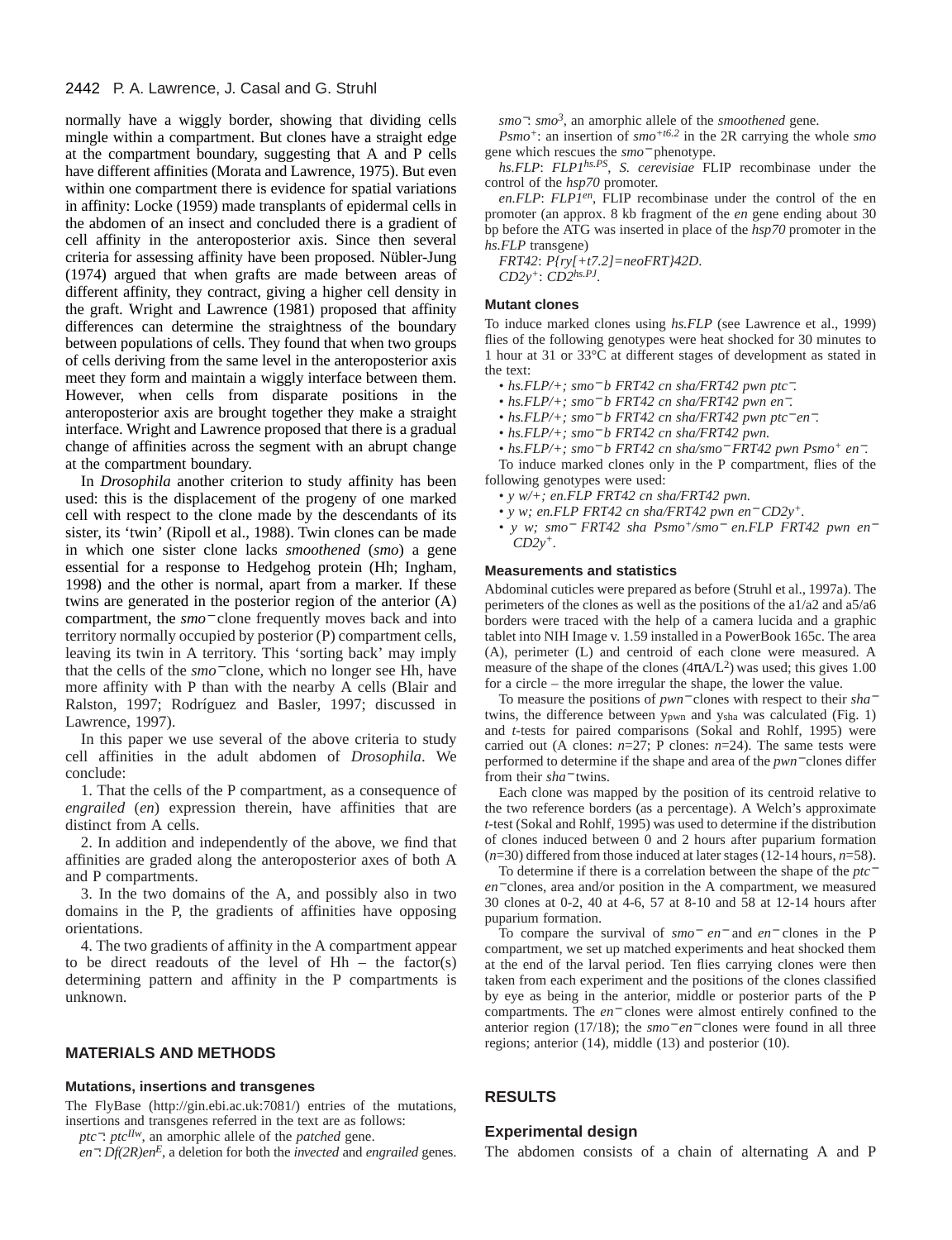compartments: *en* is the selector gene responsible for the P state; therefore if this gene (as well as its sister gene, *invected*) is removed from a P cell, that cell divides and forms a clone which differentiates with A character (see Lawrence et al., 1999). We can therefore study the effects of any differences of cell affinity between A and P cells by looking at the behaviour of *en*<sup>−</sup> cells (now-A) in the P compartment.

The organisation of the A compartments in each segment of the abdomen depends on Hh spreading in from the flanking P compartments, to form a U-shaped landscape of concentration that provides positional information to the cells (Struhl et al., 1997a,b). The A compartment is subdivided into a smaller anterior domain of a1 and a2 cuticle, and a larger posterior domain of a3-a6 cuticle (see Fig. 1 in Lawrence et al., 1999). Hh has different effects in the two domains: in the anterior domain the highest concentration specifies a1, while in the posterior domain the highest concentration specifies a6 (Lawrence et al., 1999; Struhl et al., 1997b). Cells in the middle of the A compartments, remote from the sources of Hh, form either a2 or a3 cuticle, depending on whether they belong to the anterior or posterior domains, respectively.

A cell's measurement of the Hh signal utilises receptors and other proteins; clones of cells which lack one these proteins will receive inappropriate positional information. Accordingly, cells from the posterior domain that cannot respond to Hh (because, being *smo*−, they lack a component of the receptor) will develop as if they were remote from a source of Hh. Thus clones of a3 cells can be made near the posterior limit of the A compartments, amongst a5 and a6 cells. The opposite experiment can also be done. For example, if the Hh signalling pathway is activated in presumptive a3 cells in the middle of the segment by removing the *patched* (*ptc*) gene, the cells develop as if they were near the border of the A compartment, making a6 cuticle instead (Lawrence et al., 1999). Both these experiments are reminiscent of grafting experiments where patches of cells were moved up or down the segment (Locke, 1959).

In most experiments we have labelled both the mutant clone of interest and the (otherwise wild type) sister clone. The crosses are constructed so that, following mitotic recombination, each of the twin clones carries a different marker; we have used *pawn* (*pwn*) and *shavenoid* (*sha*), mutations that alter the cuticle without affecting other aspects of development and pattern. For studying the effect of *ptc*<sup>−</sup> we have also made *ptc*<sup>−</sup> *en*<sup>−</sup> clones; this genotype avoids a difficulty: if clones that either express Hh or maximally stimulate the pathway (*ptc*−) are made in the anterior part of the A compartment, *en* is activated in the clone, transforming the cells into P, with complex results (Lawrence et al., 1999; Struhl et al., 1997b). This problem is circumvented by removing *ptc* and *en* at once.

Our main results are depicted in Fig. 1.

#### **Twin clones in the A compartment**

#### (i) Control twin clones in the A compartment: pwn/sha

These clones are wild type except for the markers. We have compared the *pwn* and the *sha* twins by three different criteria. These are, size (an estimate of the rate of net growth), circularity (a measure of the shape of the clone, and an estimate of the affinity difference between the clone itself and

#### Drosophila gradients of cell affinity 2443

the cells surrounding it) and relative position of the clones (is there any directed migration of one of the twins relative to its sister?). For all these measures we find no significant differences  $(P>>0.05$ ; see Fig. 1 and Methods) in these controls, when we compare each twin with its sister. A typical twin spot is shown in Fig. 2A, note the highly wiggly boundaries of both clones.

#### (ii) Twin clones in the A compartment: pwn ptc<sup>−</sup> en−/sha

The anterior domain of A consists of a1 and a2 cuticle – here, in the *ptc*<sup>−</sup> *en*<sup>−</sup> clones, the a2 cuticle is transformed to a1 (Lawrence et al., 1999). The posterior domain includes all the a3, a4, a5 and a6 cuticle – here, *ptc*<sup>−</sup> *en*<sup>−</sup> clones, wherever they are located, make a5 cuticle. Heat shocks were given at different times in the early pupae, when the histoblasts are dividing rapidly (Madhavan and Schneiderman, 1977). Following heat shocks given later than 12 hours after puparium formation (APF) the clones are small and the phenotype mixed, due to the variable perdurance of *ptc+* and *en+*. But, when induced before this time the mutant clones show that they have different affinities from the cells around them: they have a more circular shape (*P*<<0.001; we found 25/27 cases in which the mutant clone was more circular than its wild-type twin) and are significantly smaller (*P*<<0.0005), averaging about one half the size of their twins. They appear to have a somewhat higher cell density than the surrounding cells.

We asked whether affinities or other properties of the cells might be graded or polarised, and found six pieces of evidence.

#### 1. In the posterior domain of the A compartment, the later the induction, the further anterior *ptc*− en− clones can be found

We consider those *ptc*<sup>−</sup> *en*<sup>−</sup> clones in the posterior domain of the A compartment (a3-a6). When *ptc*<sup>−</sup> *en*−*/sha* twins are induced in the larval period, there are many large control *sha* clones which are so big and so ubiquitous they cannot be individually mapped. However, their *ptc*<sup>−</sup> *en*<sup>−</sup> sisters are smaller and mainly located at the back of the domain (in one set of flies 66/78 *ptc*<sup>−</sup> *en*<sup>−</sup> clones were located in the posterior half, and most of these 66 were in the posterior quarter). We believe the more anterior clones disappear because they sort out from the epidermis, forming separated vesicles of cuticle that can be seen in the haemolymph. There is a significant correlation between the time of induction of the clones and their survival in the anteroposterior axis: the later the clones are induced, the further anterior they are found  $(P \approx 0.001)$ . Sometimes, usually at the anterior limit of their range, the clones are caught partially sorted out, surviving as vesicles clinging to the cuticle by narrow necks. The smallest clones (made after about 12 hours APF) show less complete transformation and many survive, with their twins, all over the A compartment. Such clones are only a few cells in size. We conclude that *ptc*<sup>−</sup> *en*<sup>−</sup> clones tend to sort out, and the more anterior, the more readily they sort.

#### 2. In the posterior domain of the A compartment, the more anterior the *ptc*− en− clone, the more circular it is

There is a correlation between the shape of the clone and its position. In clones induced at 8-10 hours APF, the shape correlates significantly with position (*P*<0.001), being more circular in the anterior region. At stages earlier than this there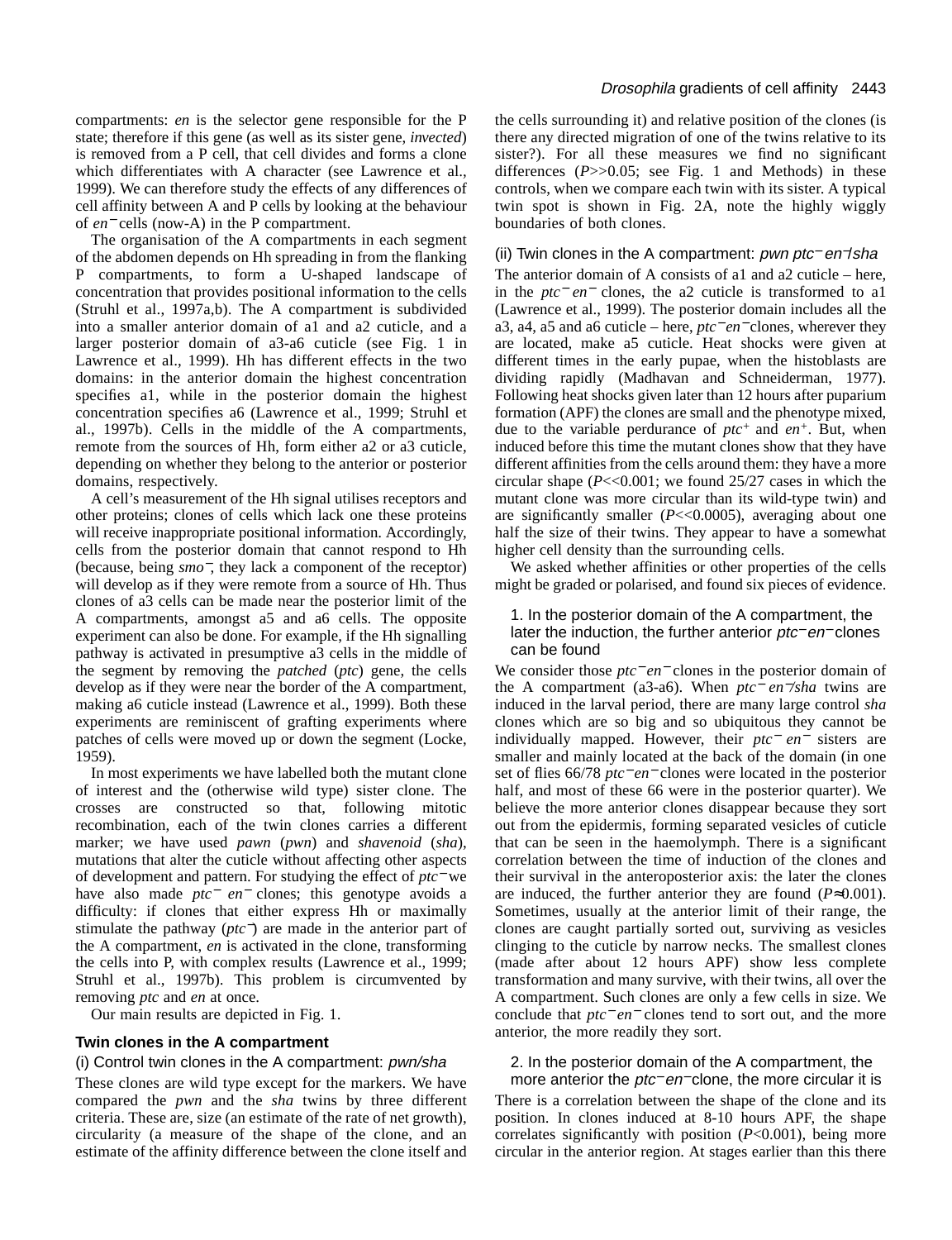#### 2444 P. A. Lawrence, J. Casal and G. Struhl



**Fig. 1.** The measurements carried out on the clones. Above, we show an idealised collection of clones as a vade-mecum. The U-shaped variation in affinity of both compartments is stylised in brown (A) and blue (P). The dashed lines subdivide each compartment, approximately into two domains. Note the genotype, phenotype, shape and relative position of the twins. Below we show the outline of a real case, the *sha* clone is shown in black with its *pwn* twin in red; the crosses mark the centroids, used in measurement of position and orientation.

is no significant correlation, probably because the surviving clones are nearly all confined to the posterior extreme of the A compartment and all are relatively circular in shape. Following heat shocks at later stages the clones show no such correlation, but in these cases the clones have only a partial phenotype and all the clones are unevenly shaped.

#### 3. In the posterior domain of the A compartment, the more anterior the *ptc<sup>−</sup>* en<sup>−</sup> clone, the smaller it is

The growth of the mutant clones was surprising: when clones are induced at different times during the first 10 hours APF one would expect the clones to become smaller and smaller with later and later heat shocks, and this is true of the *sha* twins. However, the average area of the mutant clones changes rather little with time of heat shock, suggesting that the expansion of clones induced early is constrained.

If we compare the size of the clone with position we find a significant correlation (the anterior clones are smaller, *P*<0.01) but only when the clones were induced in the young pupa (0- 2 hours APF). The most anterior clones in these cases are particularly small because they are sorting from the epithelium



**Fig. 2.** Twin clones show relative migration of sisters. Twin clones, in which one sister cell, usually also carrying other mutations, is labelled with *pwn* (which mutilates bristles and hairs) and the other is labelled with *sha* (which removes hairs). The left hand column shows the twins in bright field, to show pigmentation, and the right hand column in dark field to show hairs. (A) Control, both sister cells are wild type, except for the markers; note both *pwn* (arrows) and *sha* (arrowheads) clones have wiggly boundaries; each contains about 50 cells. (B-D) The *pwn* clones are mutant for either *ptc* alone (B), or *ptc* and *en* (C), or *en* (D), their sisters are wild type apart from the *sha* marker. (B) The twin clones are of a3 origin and were induced in a young pupa; note that the *pwn* clone is posterior to its twin and is much smaller and more circular in shape, it differentiates unpigmented cuticle of the a6 type. (C) The twin clones are of a2 origin and were induced in a young pupa; note that the *pwn* clone is anterior to its twin and is smaller and more circular in shape, it differentiates unpigmented cuticle of the a1 type. (D) The twin clones are of posterior origin and the small and circular *pwn* twin (which makes a5 cuticle) is found anterior to its *sha* sister.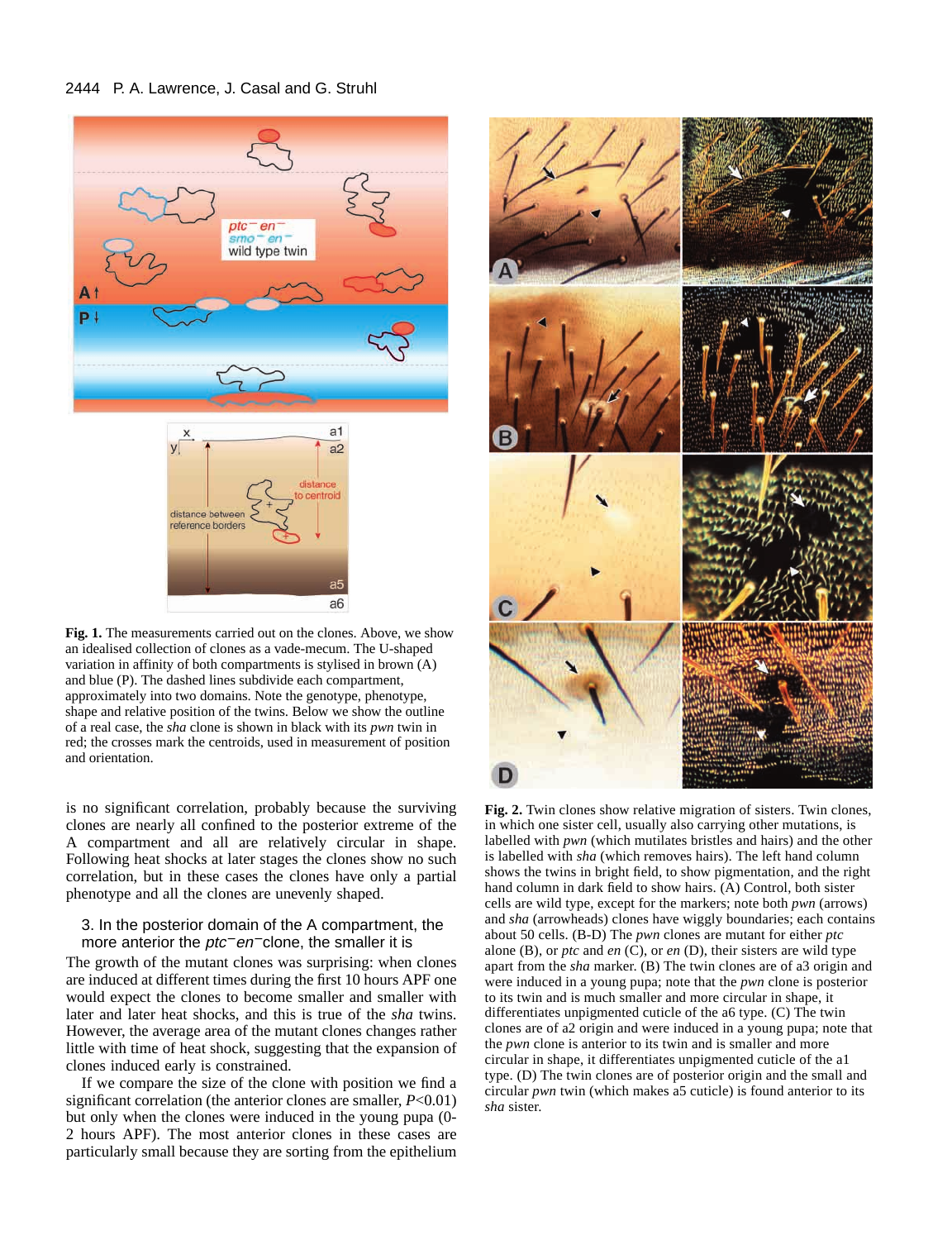Fig. 3. Sorting out of clones. (A) If induced during late larval stages, *pwn ptc*<sup>−</sup> clones (arrow) only survived at the posterior part of the A compartment whereas the *sha* twins can be seen over the whole compartment. We could not pick out individual *sha* clones, they were too large and interdigitated. (B) A *pwn ptc*<sup>−</sup> *en*<sup>−</sup> in the posterior compartment. The clone (arrow) develops a5 cuticle and is partially sorted out.

**Fig. 4.** Emigration from one compartment into another. (A) A *ptc*<sup>−</sup> *en*<sup>−</sup> clone, marked with *pwn,* with a *sha* twin induced in the posterior compartment at the larval stage. Note the *ptc*<sup>−</sup> *en*<sup>−</sup> cells (arrow) have fused into the A compartment in front, leaving the *sha* clone (arrowhead) behind in the P compartment. Where the *pwn* clone confronts a5 cuticle it has a wiggly boundary, but where it confronts a6 cuticle it is relatively straight. (B) A *smo*<sup>−</sup> *pwn en*<sup>−</sup> clone of P provenance in the more posterior domain of the compartment. It differentiates lightly pigmented a2 cuticle with no bristles; the hairs show reverse polarity (Lawrence et al, 1999). This clone is fusing back with the A compartment behind it. There is a narrow and interrupted band of a1 cuticle behind the clone, and here and there the fusion is witnessed by the lack of this a1 cuticle, and by the reorientation of hairs (see inset). The small arrow points to some *pwn+* hairs, which are not part of the clone, yet have been reoriented as a result of the proximity to mutant cells. Consider the mechanism of fusing back: the clones form a2 so the affinity should match with the cells of a2 in the compartment behind. One would think they are not in direct contact because of the 'barrier' of a1 cells. However the transformation of potential a2 to a1 cells occurs late and depends on Hh, so if there is a large A clone at the back of P, any Hh emanating from the P cells would have to traverse that clone, and could become so attenuated that it might not transform any cells behind the clone to a1 (allowing a2 cells inside and outside the clone to meet). (C) A typical *pwn* (arrow) clone (outlined with red dots) of P provenance in the pleura, with a *sha* twin (arrowhead). (D) A *smo*<sup>−</sup> *pwn en*<sup>−</sup> (arrow) clone of P provenance in the pleura, with a *sha* twin (arrowhead). We utilised the *en.FLP* transgene which generated clones only in the P compartments, mostly in the embryo. The pleura gives no outward signs of its division into A and P compartments. The *sha* twins are always long and thin and frequently fill the P compartments (which can be independently mapped with, for example, *en.lacZ*), while the *pwn* sisters are round (outlined with red dots) and partially ejected from the P compartments, in this case forwards (compare Fig. 4C).

#### Drosophila gradients of cell affinity 2445

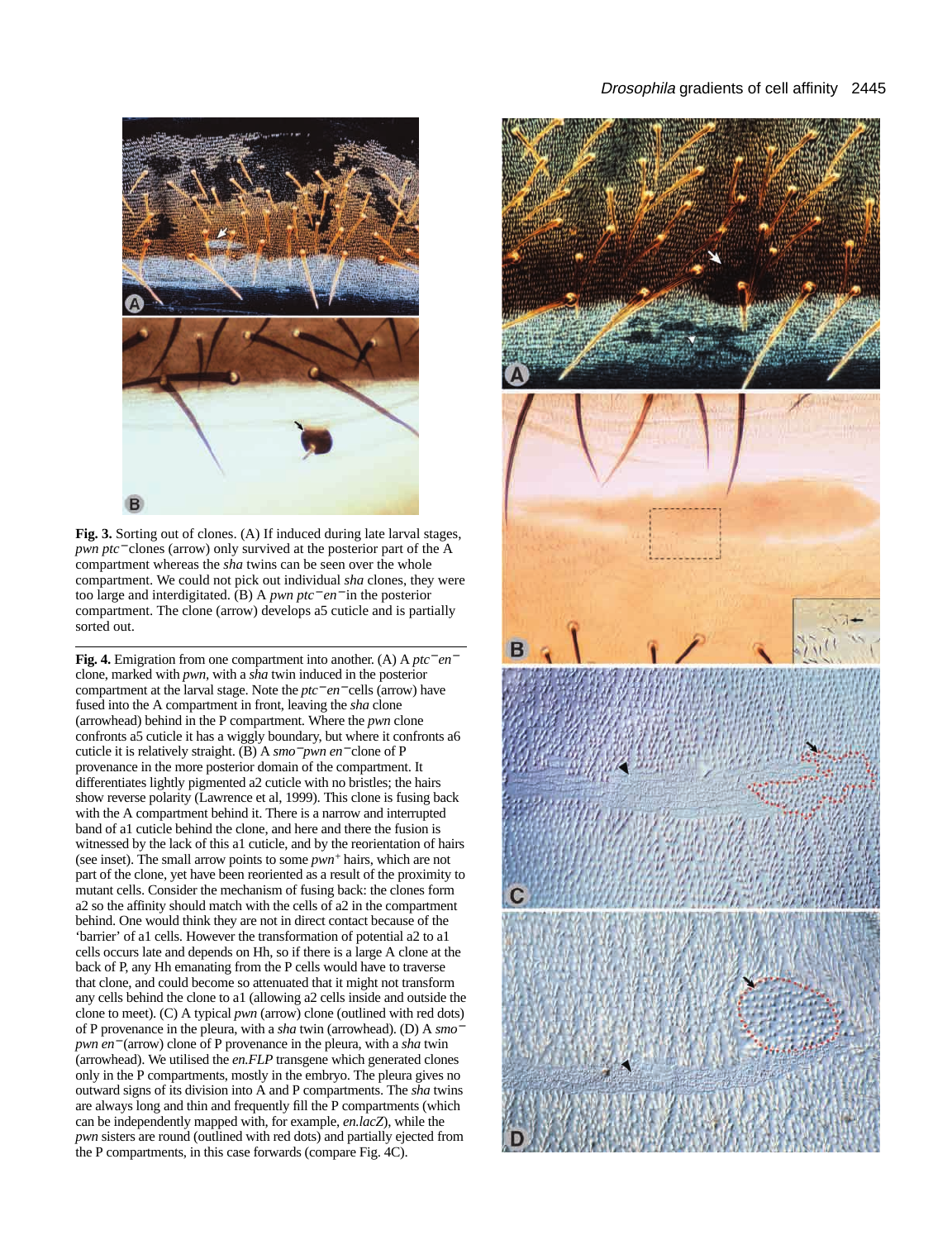– the correlation suggesting that the clones in the more anterior regions are more actively ejected.

#### 4. In the posterior domain of the A compartment the twin clones are oriented: the *ptc<sup>−</sup>* en<sup>−</sup> clones are posterior to their sha sisters

We measured the orientation of twin clones and compared them with control *pwn*/*sha* twins. The orientation of the control twins was random (*P*>0.05); the orientation of the experimental ones was not  $(P \ll 0.0005)$ . Our impression is that the more anteriorly located twins show an even stronger preferential orientation than the posteriorly located ones. Usually the twins remain in contact with each other, but sometimes there is a small gap between them.

Of 27 *ptc*<sup>−</sup> *en*<sup>−</sup> clones studied in the A compartment, only in one case was the centroid of the clone anterior to its *sha* twin. In this single exception, and in most similar cases from other experiments, the *sha* twin is in the a6 region, and the *pwn ptc*<sup>−</sup> *en*<sup>−</sup> sister, which makes a5 cuticle, is more anterior and is in, or near, a5 territory. It appears that the mutant clone is moving so as to be with cells like itself, which, in these rare cases, are anterior to the control twin.

#### 5. In the anterior domain of the A compartment the twin clones are oriented: the *ptc− en*− clones (a1 cuticle) are anterior to their sha sisters

In those most anterior twin clones in which the *ptc*<sup>−</sup> *en*<sup>−</sup> clone forms entirely a1 cuticle in an a2 surround, we find the mutant clone to be always located adjacent but anterior to its *sha* twin (*n*=10) (Fig. 2C). We do not have so many cases of these types of clones: we suspect that, when the clones are induced at stages prior to 10 hours APF, the a1 clone fuses with the a1 territory and cannot be seen (the a1 cuticle is not marked by *pwn*). After about 14 hours APF, marked clones show no *ptc*<sup>−</sup> phenotype.

#### 6. Some clones span both anterior and posterior domains of the A compartment

Some single *ptc*<sup>−</sup> *en*<sup>−</sup> clones induced in larvae consist of an anterior part that forms a1 cuticle and a larger posterior part that forms a5 cuticle, with a trail of marked cells in between (see Fig. 5 in Struhl et al., 1997a which shows a *PKA*<sup>−</sup> clone with the same phenotype). It appears that these clones have been tugged into two parts; we now think this is due to the two ends, which reside in different domains, migrating in opposite directions.

#### (iii) Twin clones in the posterior domain of the A compartment; the mutant clone makes a6 cuticle (pwn ptc−/sha)

These clones make a6 cuticle (Lawrence et al., 1999) and tend to sort out or back, leaving their *sha* partners behind (Fig. 2B). Our impression is that these clones sort out more vigorously than the *ptc*<sup>−</sup> *en*<sup>−</sup> ones, so that, after larval heat shocks, the few surviving clones tend to be even more restricted to the back of the A compartment. Such clones are much smaller and more circular than their *sha* twins (Fig. 3A).

#### (iv) Twin clones in the posterior domain of the A compartment; the mutant clone makes a3 cuticle (pwn smo−/sha)

Clones of this genotype were made in larvae and embryos;

because of the long perdurance of *smo+*, the full phenotype, when *smo*<sup>−</sup> cells form perfect a3 cuticle, was only seen after heat shocks made in embryos. Clones in the centre of the A compartment are completely normal (Struhl et al., 1997a).

We were most interested in clones that originated in the back part of A, and their *sha* sisters. The most posterior *smo*<sup>−</sup> clones generally moved back somewhat, leaving their twins anterior to them; they came to lie in territory that straddles the normal position of the A/P border. They look 'unhappy' where they are, in that they assume an elliptical shape. Also, their boundaries are smooth, both where they abut the a6 or a5 territory anterior to them, and where they face the P territory behind them (Fig. 7 in Struhl et al., 1997a). We do not see wiggly boundaries where these clones meet P cells, as has been found in the wing (Rodríguez and Basler, 1997; but see Blair and Ralston, 1997). Their shape can be contrasted with their *sha* twins that do have typically irregular outlines. It seems that the affinities of the *smo*<sup>−</sup> clones differ from both the A cells immediately anterior to them and from the P cells posterior to them.

Some of the *smo*<sup>−</sup> clones are entirely within the A compartment, but extend from the a5 to the a3 regions; in the a3 territory their borders are wiggly. But in those parts of the clones where they contact a5 cuticle, the borders are straighter. Commonly in these cases the *sha* clone is behind its twin, extending along the most posterior part of the A compartment and colonising a6 and a5 territory. Since in control *pwn*/*sha* twins it is most usual for the twin clones at the back end of the A compartment to be side by side, our interpretation is that these mutant clones have moved forward to mingle with cells more like themselves.

#### **Twin clones in the P compartment**

(i) Twin clones in the P compartment; the mutant clone makes a5 cuticle (*pwn ptc*− en<sup>-</sup>/sha or *pwn en<sup>-</sup>*/sha)

The P compartment contains three types of cuticle, p3-p1. Like the A compartment it is subdivided into two domains; this is shown by the behaviour of *en*<sup>−</sup> clones, which transform anterior P cells to a5 and posterior P to a1. The *en*<sup>−</sup> clones form a5 and a1 cuticle because Hh floods into them from the surrounding P cells (Lawrence et al., 1999). Control P clones in the P compartment are variable in shape with wiggly boundaries. But mutant *en*<sup>−</sup> clones in all parts of the P compartment become elliptical or round in shape with smooth outlines, quite different from their twins (Fig. 2D).

Mutant clones induced in the larval period or earlier rarely survive in the P compartment, although they are frequent in the A. Surviving clones are always found anteriorly located, suggesting that their affinities are more compatible there. Most of these early clones fuse with the A compartment, becoming integrated into the a5 cuticle (Fig. 4A). We know these have originated in P by two criteria: first they leave their *sha* twins behind in the P compartment, and second, they form pattern characteristic of the next A compartment back (Lawrence et al., 1999).

Clones made in the pupa survive better; and particularly those in the anterior region of P. They can sometimes be found partially pinched off, only a short step from forming a separated vesicle (Fig. 3B). The position of the *sha* clone is almost invariably posterior to its *en*<sup>−</sup> sister (*P*<<0.0005),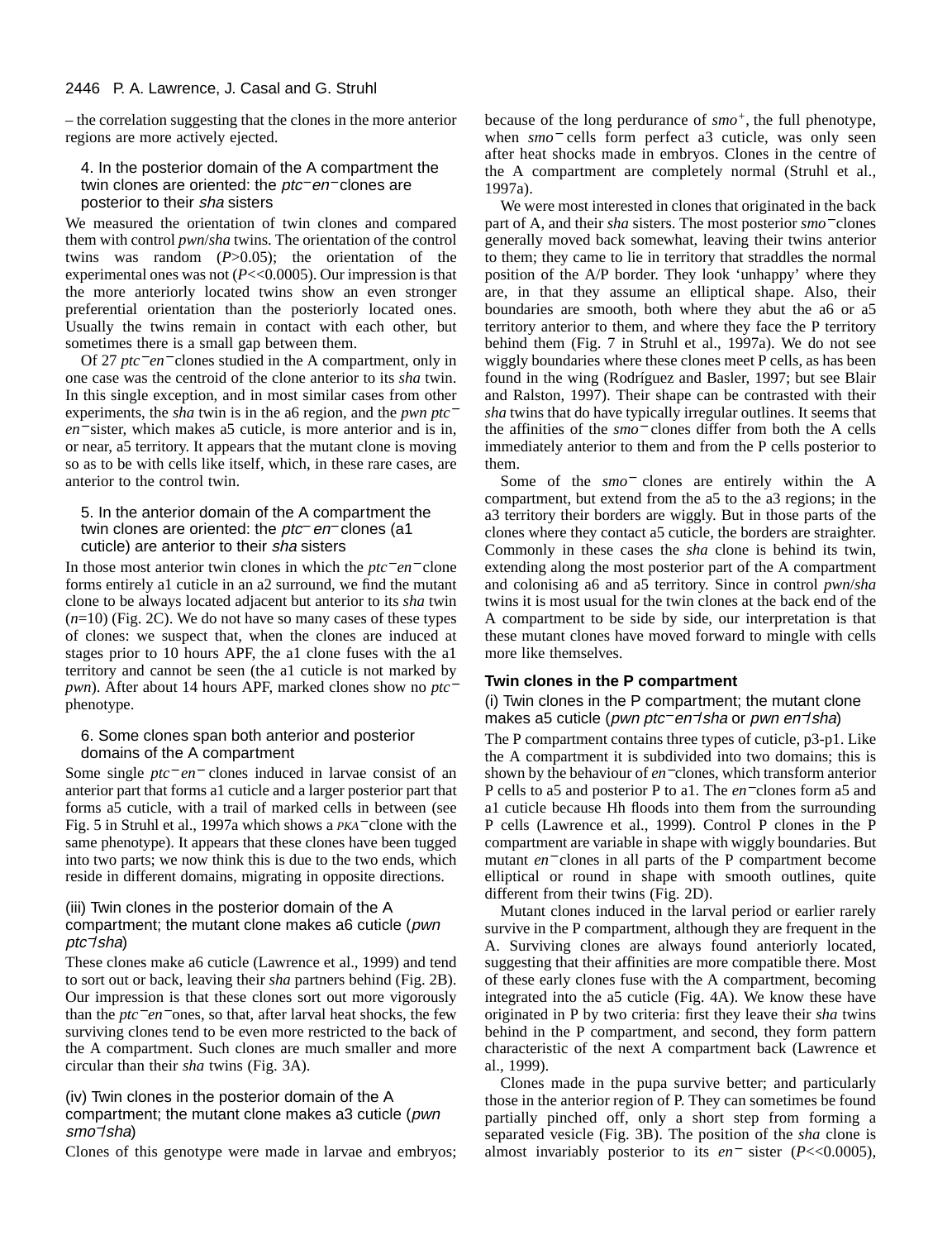suggesting that the *en*<sup>−</sup> clone has migrated forwards (Fig. 2D). Sometimes there is a substantial gap between the twins, of up to about 5 cell diameters, with the *en*<sup>−</sup> clone even further forwards. The *en*<sup>−</sup> clone is smaller (*P*<0.0005), on average about half the size, and more circular  $(P \ll 0.0005)$  than its twin, illustrating its affinity difference from the P cells around it. Clones made in the pupa about 12 hours or more after puparium formation are small but are only partially transformed to A (presumably due to perdurance of the *en<sup>+</sup>* product). Such clones can be found all over the P compartment.

#### (ii) Twin clones in the P compartment; the mutant clone makes a3 cuticle (pwn smo<sup>−</sup> en−/sha)

In this experiment the cells of the *en*<sup>−</sup> clone are also *smo*<sup>−</sup> and cannot respond to Hh. Because of the long perdurance of *smo+*, the complete phenotype is only seen in clones induced in the early embryonic stages. In this case we rarely find clones in the P, we assume they have sorted out, but the small number of *smo*<sup>−</sup> *en*<sup>−</sup> clones that do survive form a3 (see Fig. 5 in Lawrence et al., 1999) or a2 cuticle. They tend to be elliptical with smooth boundaries.

However, even if induced in larvae, *smo*<sup>−</sup> *en*<sup>−</sup> clones do show mutant phenotype; they have less pigment and some of the bristles are small. We find that *smo*<sup>−</sup> *en*<sup>−</sup> clones survive better than *en*<sup>−</sup> clones, especially in the back parts of P (see Materials and Methods); indicating that a3 and posterior P cells have more in common than a5 and posterior P cells. Note that the boundaries of these a3 clones are everywhere considerably straighter than that of the *sha* twins, suggesting that there is still an affinity difference between them and every part of the P compartment. An affinity difference which we ascribe to *en*, but which could still depend on Hh, courtesy of some brief and/or residual function of *smo+*.

Larval-induced clones are visible in both domains of the P compartment: in the anterior domain (about two-thirds of the P) they form a3 cuticle, with occasional larger bristles, while in the posterior domain they form a2 cuticle, without bristles. These latter clones can be very close to the anterior limit of the A compartment behind, and in some cases appear to be partially fused, or fusing with it (Fig. 4B). Such clones appear to have moved back – there can be traces of a *sha* twin anterior to the clone (remember *sha* cannot be identified in the posterior parts of the P compartment because these parts are bald).

#### (iii) Twin clones in the P compartment of the pleura: pwn smo<sup>−</sup> en−/sha

This picture of now-A clones moving both forwards and backwards out of the P compartment is reinforced by making P clones in the pleura. The pleura is a lateral part of the abdominal cuticle, and consists of an elegant but featureless lawn of hairs. *pwn/sha* control twins or their sisters are elongated within the P (Fig. 4C) while the *pwn smo*<sup>−</sup> *en*<sup>−</sup> experimental clones are rounded and apparently embedded in the A compartments, either in front (Fig. 4D) or behind the P. By analogy with the tergites, it seems that the *pwn smo*<sup>−</sup> *en*<sup>−</sup> clones have formed 'a3 or a2' cells and been ejected from the P, either into 'a5' or 'a6' cells anteriorly or 'a1' cells posteriorly. The experiment appears to show that affinities of

the mutant cells match neither with the P cells (the cells of the clone are A) nor with either of these neighbouring A cell types.

# **DISCUSSION**

For a summary of the main results, please consult Fig. 1.

## **Cell affinities at the compartment boundary**

It has long been thought that the straight and smooth boundary between compartments, for example the A/P boundary in the wing blade, is due to the cells on opposite sides having different cell affinities, meaning that each cell type (A or P) maximises contact with its own kind and minimises contact with cells of the other type (Morata and Lawrence, 1975). Recently, it has been shown that the Hh signal makes a strong contribution to this affinity difference. Hh, crossing over from P to A, gives the posteriormost cells of the A compartment affinities that helps make them distinct from the anteriormost cells of the P, thus ensuring that the interface is straight (Blair and Ralston, 1997; Rodríguez and Basler, 1997). Indeed, Rodríguez and Basler suggested that this Hh signal might be sufficient alone to define the compartment boundary. If this were true A cells that saw no Hh (lacking the Hh receptor component, Smo) would, in their affinities, be indistinguishable from P cells and might mix freely with them – their results tended to support this. However, from similar experiments, Blair and Ralston drew different conclusions: they found that *smo*<sup>−</sup> A cells frequently failed to mix normally with either P or A cells.

Here we look at affinities in the adult abdomen. The abdomen has an advantage over the wing in that, even in small clones, the types of cuticle being made can be assessed. Thus we note that *smo*<sup>−</sup> clones of A provenance can make the type of cuticle (a3) found in the middle of the A compartment. Such clones made near the back end of the A compartment come to lie between two sorts of alien cells. Behind them are P cells, and in front of them are posterior A cells (a6, a5). In the abdomen the results are unequivocal – the *smo*<sup>−</sup> clones fail to mix with either types of alien cells, forming straight boundaries with both. P clones lacking both *smo* and *en* can also form epidermal cells of the a3 type, and, at the front of the P compartment, these behave the same way as a3 cells of A provenance. By contrast *en*<sup>−</sup> clones of P provenance that form a5 cells cross over the boundary into A and mix with a5 cells there. We conclude that the A/P boundary in the abdomen (and presumably in the wing) depends on two independent factors: first there is a difference between A and P due to *en* and second there are differences within A due to the Hh signal (see Lawrence, 1997).

## **Gradients of cell affinity in the A compartment?**

The Hh signal comes into each A compartment from two directions, and our results suggest that it acts to set up two opposing gradients of cell affinity. We have examined the behaviour of twin clones, one of which has a different identity from its neighbours and the other acts as a control. Our most detailed results concern the posterior domain within the A compartment.

(1) We find a spatial gradient of clone survival; clones of different positional identity sort out most readily when there is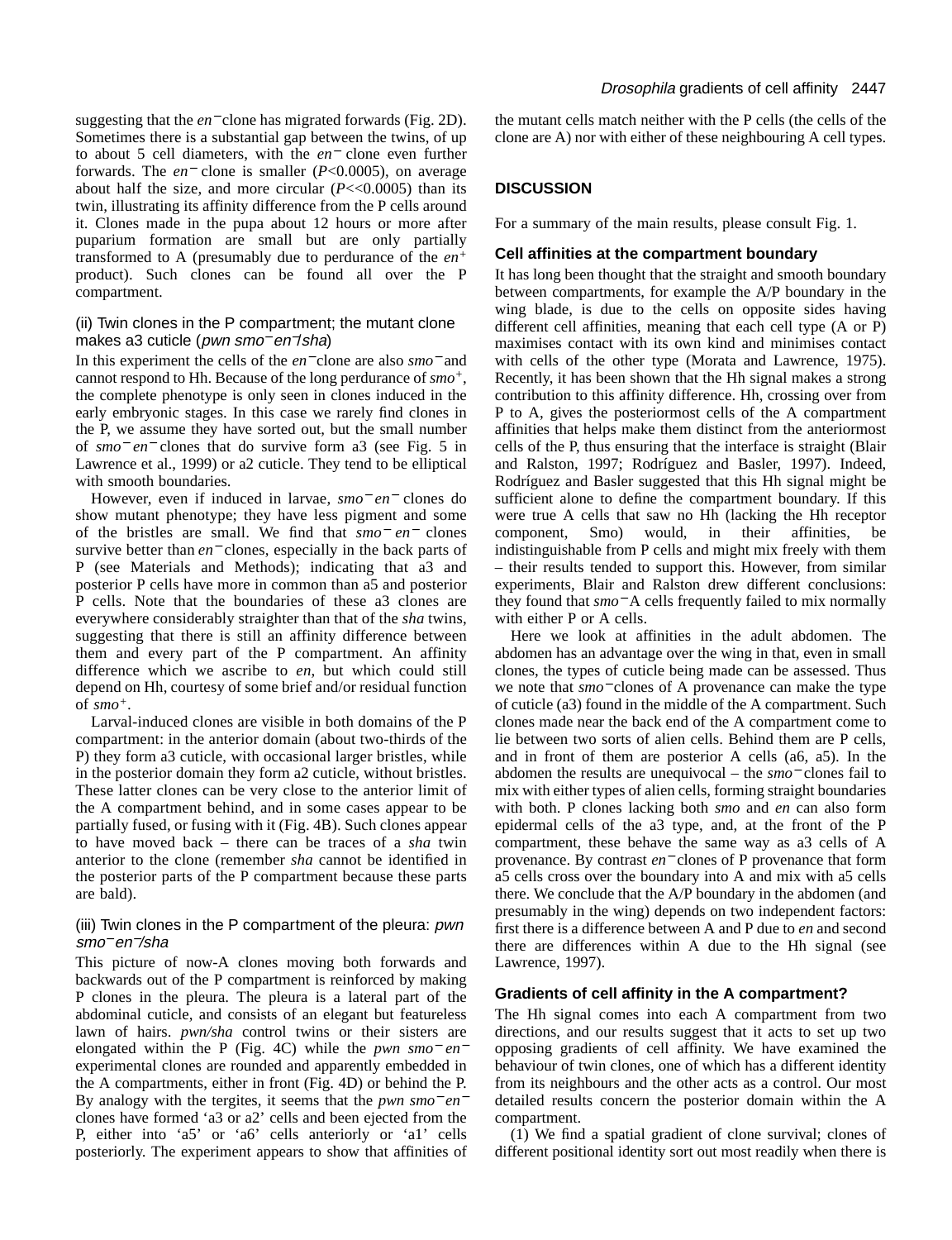#### 2448 P. A. Lawrence, J. Casal and G. Struhl

a large disparity between their positional value and that of the surrounding cells. For example, *ptc*<sup>−</sup> *en*<sup>−</sup> clones sort out rapidly when they are induced anteriorly, while they survive well in the posterior part; the same type of clones when induced later survive further anteriorly, which suggests there is a continuous gradient of affinities.

(2) The wiggliness of the boundary made between the clone and its surrounding is a measure of the degree of affinity between the two types of cells. We note that, with *ptc*<sup>−</sup> *en*<sup>−</sup> clones induced at a certain stage in the pupa, the clones are more circular the more anterior they are located. This also suggests that the affinity changes continuously.

(3) We have further evidence for polarity in the epidermis, for, relative to its twin, the clone moves towards the level appropriate to its own differentiation – if the clone differentiates as a5 cuticle, then it moves towards the a5 region. This implies a vectorial arrow is present in the epithelium, for if the clone were simply uncomfortable in being surrounded by a uniform field of a3 cells, it might round up or sort out, but it would not migrate in a specific direction. We imagine this vector to be defined by a gradient of cell affinity; one would expect cells to take whatever opportunity they have to move in the direction that maximises their affinity with their neighbours (cf Ripoll et al., 1988). The adult abdominal epidermis develops as a fairly loose sheet and cells might be somewhat free to exchange neighbours, perhaps during mitosis.

Our results also indicate that the anterior domain of the A compartment (see Lawrence et al., 1999) correlates with an affinity gradient of the opposite polarity – accordingly, while the a5 or a6 clones in the a3 region move back, the a1 clones in the a2 region move forward.

Both these findings suggest that the prime agent responsible for affinity in the A compartment is Hh itself. The response to Hh is cell autonomous and we imagine the affinity depends on how much Hh is perceived – it is a scalar output from the Hh gradients.

#### **Gradients of cell affinity in the P compartment?**

In the main anterior region of the P compartment, cells lacking *en* both differentiate as A cells and migrate forward, suggesting there is a gradient of affinity in the P compartment. Also note that *en*<sup>−</sup> (now-A) clones in the compartment survive most readily in the anterior part of the P, presumably because their affinities are more similar to anterior than to posterior P cells. This implies some commonality between neighbouring regions of the A and P compartments, so that a5 A cells have more affinity to anterior  $P(p3)$  than they do to posterior  $P(p2, p1)$ . In the posterior domain of the P compartment some cases suggest that *en*<sup>−</sup> clones making a1 cuticle (or *smo*<sup>−</sup> *en*<sup>−</sup> clones making a2 cuticle) move backwards. Perhaps the two domains of the P compartments, like those of the A, are each associated with affinity gradients? We do not know what agent patterns the P compartment, but most likely there will be a morphogen that acts as Hh does in the A compartment, regulating both differentiation and affinity.

#### **Cell identity and affinity**

The segmental state of a cell (such as whether it is abdominal or thoracic) depends on selector genes such as the *Bithorax Complex* (Lewis, 1978). Such genes are also responsible for giving the cells of different segments different affinities, for example when the *Ultrabithorax* gene is removed from haltere cells, they develop as wing cells and sort out from their haltere neighbours (Garcia-Bellido, 1975; Morata and Garcia-Bellido, 1976). There are thus at least three different affinity labels which act independently and additively: those dependent on the segment, on the compartment (A or P) or on position within the compartment. We guess that there may also be a label associated with the distinction between dorsal and ventral epidermis.

#### **Why have gradients of cell affinity?**

Our general model is that morphogen gradients define basic aspects of pattern: positional information is encoded in the scalar of the primary gradient (Lawrence and Struhl, 1996), information relating to size and growth in the steepness (Lawrence et al., 1996) and polarity encoded in the vector of a secondary gradient (Struhl et al., 1997a). To this we may now add the hypothesis that affinity is also encoded in the scalar, giving a graded readout, perhaps in the amount of a homophilic adhesion molecule such as a cadherin.

We think that gradients of cell affinity will prove to be basic properties of all cell sheets in vivo, where they act to ensure the integrity and stability of the sheet by keeping the cells adherent to their neighbours and reducing any tendency to roam. Without this gradient, even if all cells tended to cohere to each other, their intrinsic motility could allow them to move around by exchanging equally adhesive neighbours. Mobility like this could compromise pattern formation; it might be problematic if cells were to receive information of position from, for example, the ambient level of Hh, begin to respond to it, and then migrate to a different position too late to readjust their response.

The stripes of different types of cuticle in the A compartment are a consequence of threshold responses to a continuously varying Hh concentration. In general, once differentiation has begun in any group of cells (such as one of these stripes) they might acquire additional affinity label(s) that would reduce mixing with neighbours, thus sharpening the border line. Maybe this explains the straightness of the line between a5 and a6 cuticle, which seems straighter than one would expect if the a5 and a6 cells were mixing as much cells do elsewhere.

In the wing, the Hh gradient is responsible for pattern only close to the A/P boundary, with differentiation of cells further away in thrall to a gradient of Decapentaplegic (Dpp) (Lecuit et al., 1996; Nellen et al., 1996). There is some evidence that the gradient of affinity extends into parts of the wing outside the Hh territory: for example, clones of activated receptor for Dpp take up a circular shape (Nellen et al., 1996), showing that their cell affinities are different from the surround. Thus affinity changes may accompany positional information even when it depends on more than one morphogen.

We thank Atsuko Adachi for help, José Felix de Celis for fly stocks, Judith Kassis for the *en* promoter DNA, and Matthew Freeman, Helen McNeill and Jean-Paul Vincent for comments on the manuscript. J. C. and P. A. L are supported by the MRC, G. S. is an HHMI Investigator.

#### **REFERENCES**

**Blair, S. S. and Ralston, A.** (1997). Smoothened-mediated Hedgehog